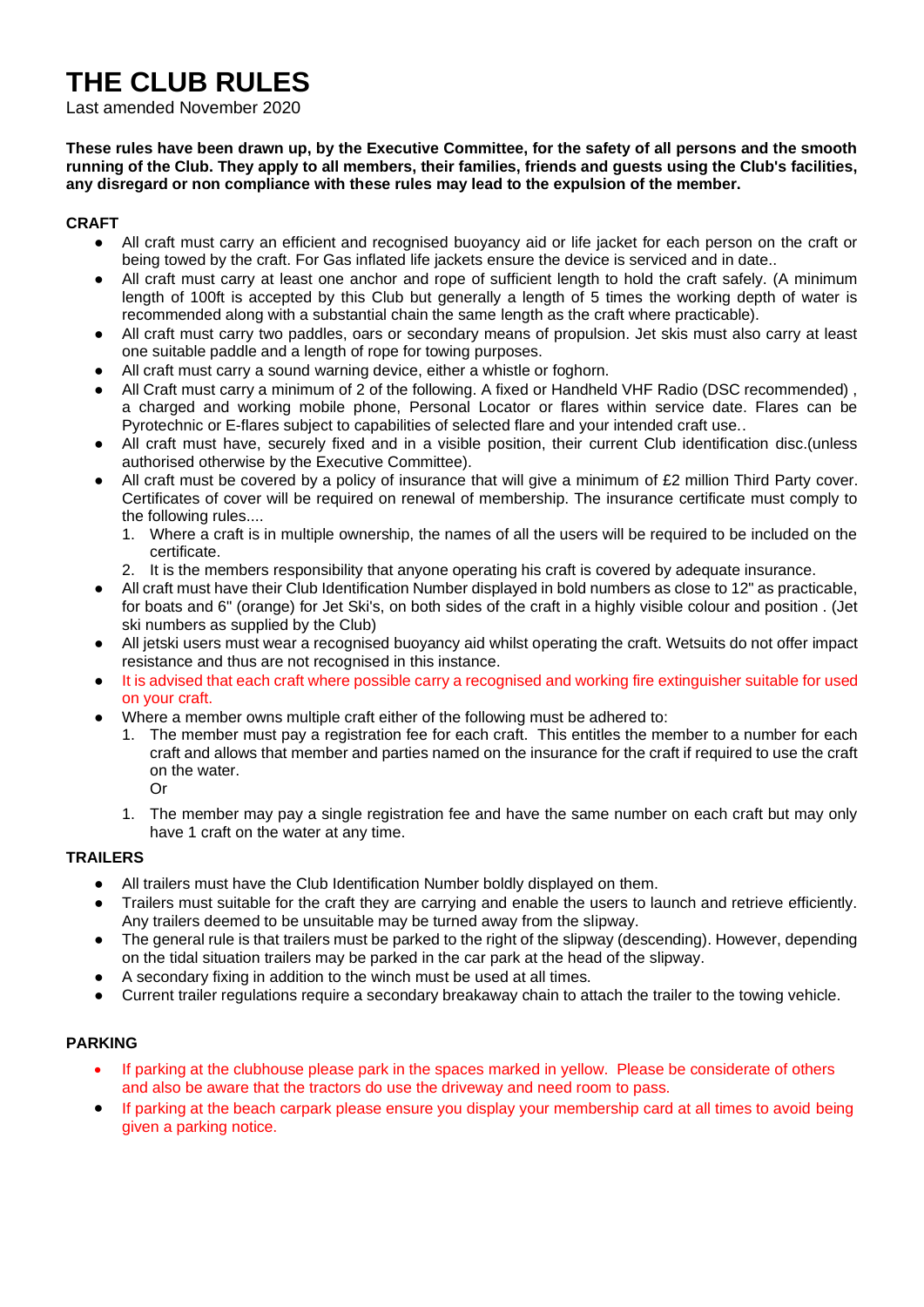# **CLUBHOUSE, SHOWERS AND GROUNDS**

- Any member, their relatives, friends or guests found responsible for causing damage to, or theft of, the Club's property will be expelled from the Club and may be prosecuted.
- The leaving of rubbish, bait, or cleaning of fish around the Clubhouse and slipway is forbidden.
- The running of engines around the Clubhouse may only be done adjacent to the side of the clubhouse building, and only between 0800 hrs and 2000 hrs. The use of flushing 'muffs' is also prohibited unless you have a current generation quite engine.
- Jet Ski's are NOT ALLOWED to run their engines around the Clubhouse unless they are 4 stroke **engines.**
- **Engines should never be revved.**

#### **TRACTORS**

- Before a tractor can be used the oil, water and fuel levels should be checked and filled as appropriate.
- The last member to use a tractor must return it to the Clubhouse garage and wash off the sand and salt water using the hose provided.
- The four wheel drive tractors may be taken into the water, BUT ONLY UP TO THE BALL HITCH.
- All paid up members holding a current full driving licence having the appropriate category, are allowed to drive the tractors.
- During Club activities, the tractor/ tractors are to be parked in the tractor bay in a safe manner.
- Due to the expansion of the mud area at low water and the risk of bogging down a tractor, no tractors are allowed to be taken passed the markers placed at the low water level of the beach. Drivers are reminded to keep to the right hand side of the beach (descending) to avoid the central mud patches. Should members wish to launch or retrieve at low water, past the marker, then it must be done by pushing the craft and trailer into the water by hand and recovery by pulling the boat and trailer out with a rope.
- In the unfortunate circumstance that you find yourself with a tractor that cannot be recovered from the beach it is your duty to attempt to recover the tractor and failing this contact a member of the committee who may be able to arrange a safe recovery before the tide returns. Contact numbers are on the top of the slipway.
- All drivers must exercise extreme care and reduce speed accordingly at all times.
- Members are not allowed to take their craft up to the Clubhouse and return the tractor to the slipway, other than the last person returning the tractor to the Clubhouse at the end of activities. Craft must be dropped off and taken to the Clubhouse with the members own vehicle.

# **SLIPWAY**

- The slipway is the sole property of the Club and non members using the slipway are trespassing.
- The only vehicles authorised to use the slipway are the Club's tractors and others authorised by the Executive Committee.
- When the slipway gate is opened, the lock must be securely fastened to the chain.
- The last member to use the Club facilities must ensure that the gate is properly chained and locked.

# **MEMBERSHIP**

- The Full Members spouse/partner and any children under the age of 18 years can also use the Club's facilities and enter any activities arranged by the Club, but they are not allowed to launch or recover the Full Members craft without the member being present.
- When Members children reach the age of 18 should they wish to join as Full Members they can do so without paying a joining fee providing the membership is applied for at the 18<sup>th</sup> Birthday.
- Should a Member wish to have two craft on the water at the same time they must pay for two memberships and in addition have two different numbers to allow for identification should an incident occur?
- Should a Member no longer require a full membership they may retain membership to the club by transferring to an Associate Membership at the time their full membership lapses. Should full membership then be required the Associate may upgrade their membership by paying the current full membership fee, without paying a joining fee. However the Associate Membership does not allow the member to retain their craft number, During the period of Associate Membership the number may be reallocated.
- Where a craft is in multiple ownership and one of the owners decides to obtain their own craft. A registration fee will be payable. Who pays must be decided amongst those owners.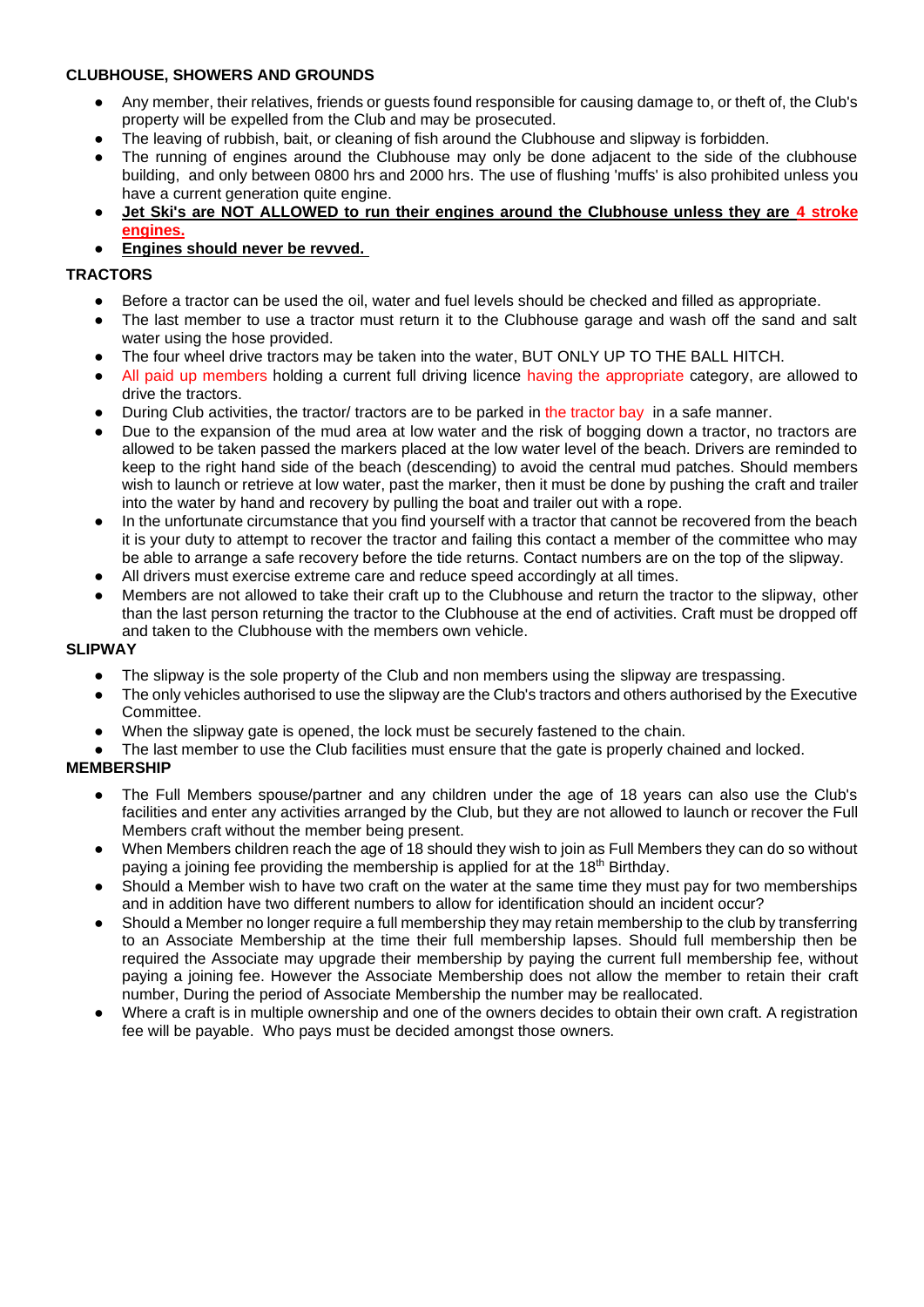# **BEHAVIOUR AND SAFETY RULES AFLOAT**

- All members must carry their Identification Card at all times when using the Club's facilities.
- Members must not use abusive behaviour or 'bad' language around the Clubhouse or slipway and consideration should be given to all neighbours and members of the public.
- When launching a craft from the area of the slipway the craft should launch to the left of the slipway when looking towards the shore and travel out in a straight line.
- When approaching the slipway for recovery craft should keep to the right of the slipway when looking towards the shore and approach at idle when within 50 meters of the shore.
- 2 hours each side of high tide All craft are to travel around the bay in an anti clockwise direction.
- Any tricks or turns should be performed in a safe area away from the slip with due consideration for other water users.
- Craft must not follow in the wake of a skier or towed object.
- Full throttle should not be engaged within 50 meters of area being used for non powered recreation
- Craft drivers and/or observers must keep a sharp look out for swimmers and floating ski ropes, especially when less than 50 meters from the waters edge.
- All craft drivers must give right of way to other craft towing.
- No craft towing a skier must approach within 50 meters of the waters edge, and when bathers are present, consideration must he exercised by both drivers and skiers.
- Ski ropes must be pulled into the boat immediately after releasing the skier.
- During normal Club activities, an observer must be carried whilst towing a skier unless an adequate ski mirror is fitted. Jet Ski's are exempt from having an observer.
- Boats and jet skiers must not use Sandy Bay, Trecco Bay and Rest Bay, for ski-ing etc. Entry to these beaches is banned except in an emergency.
- All members are forbidden to use commercial style nets for the purpose of catching fish, whilst using the Club's facilities

# **ADDITIONAL RULES FOR THE USE OF PARACHUTES, PARAKITES AND PARASCENDING EQUIPMENT**

- It is the responsibility of the Club Member, whose boat is being used with this Equipment to ensure that the following rules are carried out.
- All the equipment being used i.e. towrope, bridle, harness, rigging ropes parachute be up to all current regulatory standards.
- A responsible observer is in the boat at all times. Sufficient persons are available to ensure that the beach take off area is clear (min 4 persons).
- No persons, craft etc. be in front of the take off area (30 meters each side of the towrope). If necessary use prominent markers as a guide for the area of take off.
- The member must be conversant with the type of equipment being used.
- The member must give clear signals of his /her intentions to other craft.
- Everyone using the equipment are aware of all signals of intention required e.g. turning, landing etc..
- The landing area must be free from any other persons or craft.
- Due consideration must be given to other club members at all times.
- The member must have insurance to cover the use of the equipment and other persons. In addition to the standards already required by the Club.

#### **In the interest of common courtesy and common sense the following unwritten rules should also be taken into consideration.**

- 1 Slow down when you are passing moored or anchored boats.
- 2 Before mooring alongside another craft ask if you can do so.
- 3 When anchoring make sure you end up well clear of other boats at anchor
- 4 Don't pass too close to other craft, especially small open boats.
- 5 Watch your wash and slow down if it is affecting other
- 6 Do not enter the marina unless you invited to do so by the harbour staff.